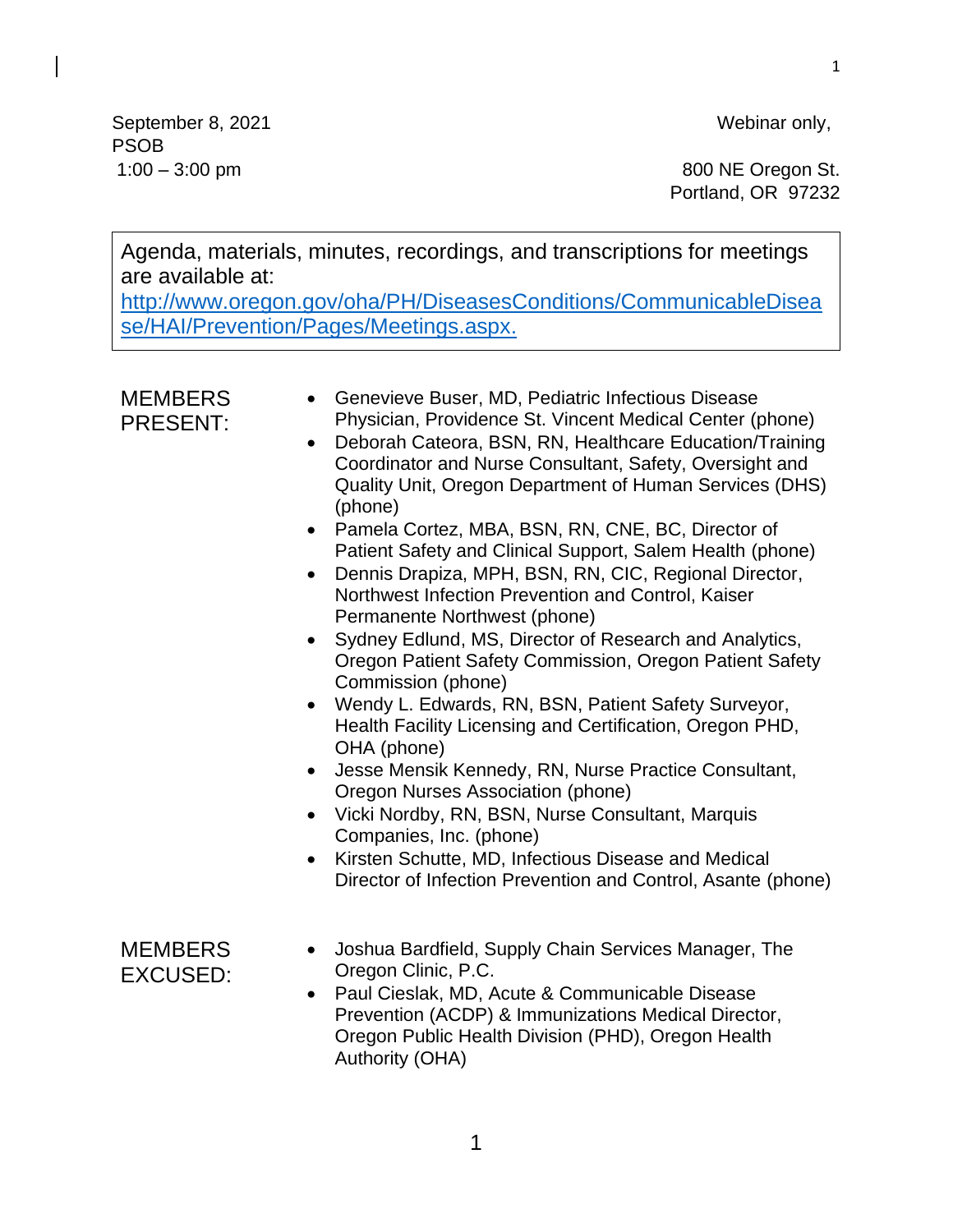- Jon Furuno, PhD, Associate Professor, Department of Pharmacy Practice, Oregon State University/College of Pharmacy, Oregon Health and Science University (OHSU)
- Pat Preston, MS, Executive Director, Center for Geriatric Infection Control

## OTHER PARTICIPANTS PRESENT:

- Teri Adams-Gritzmacher, Central City Concern (phone)
- Sandra Assasnik, Director, Safety and Quality, Washington State Hospital Association (phone)
- Sabirin Barkadle, Vaccine Coordinator, Center for African Immigrants and Refugee Organizations (CAIRO) (phone)
- Lisa Barton, Associate Improvement Advisor, Comagine Health (phone)
- Roberta Bench, RN, BSN, Utilization Management Manager, Samaritan Health Services (phone)
- Trista Berry, Infection Prevention/Quality and Risk Manager, St. Alphonsus Medical Center - Baker City (phone)
- Karen Brooks, RBN, BSN, CIC, Infection Control Practitioner, Legacy Silverton Medical Center (phone)
- Barbara Dommert-Breckler, RN, BSN, CNN, Quality Improvement Director, ESRD Network 16, Comagine Health (phone)
- Shay Drummond, MPH BSN RN EPHS CIC, Infection Preventionist and Quality Management Consultant, Roseburg VA Health Care System (phone)
- Zach Fogg, Vice President of Operations, Marquis companies (phone)
- Kendra Gohl, Director of Nursing, Columbia Memorial Hospital (phone)
- Mesa Greenfield, Infection Prevention/Employee Health Nurse, Lake District Hospital (phone)
- Jacek Haciak, Psy.D., Director, DynamicChanges LLC. (phone)
- Pooja Joshi, GlaxoSmithKline (phone)
- MacKenzie Kesler, B.S, A-IPC, OIC, SSGI, Clinical Safety Specialist, Central City Concern (phone)
- Karen Keuneke, Infection Preventionist, Good Samaritan Regional Medical Center (phone)
- Connie Lowder, BSN, CPHQ, Improvement Advisor, Comagine Health (phone)
- Mike McCaffrey, Associate Vice President of Logistics and Supply Chain, OHSU (phone)
- Suzanne Mcvey, Infection Preventionist, Multnomah County Health Department (phone)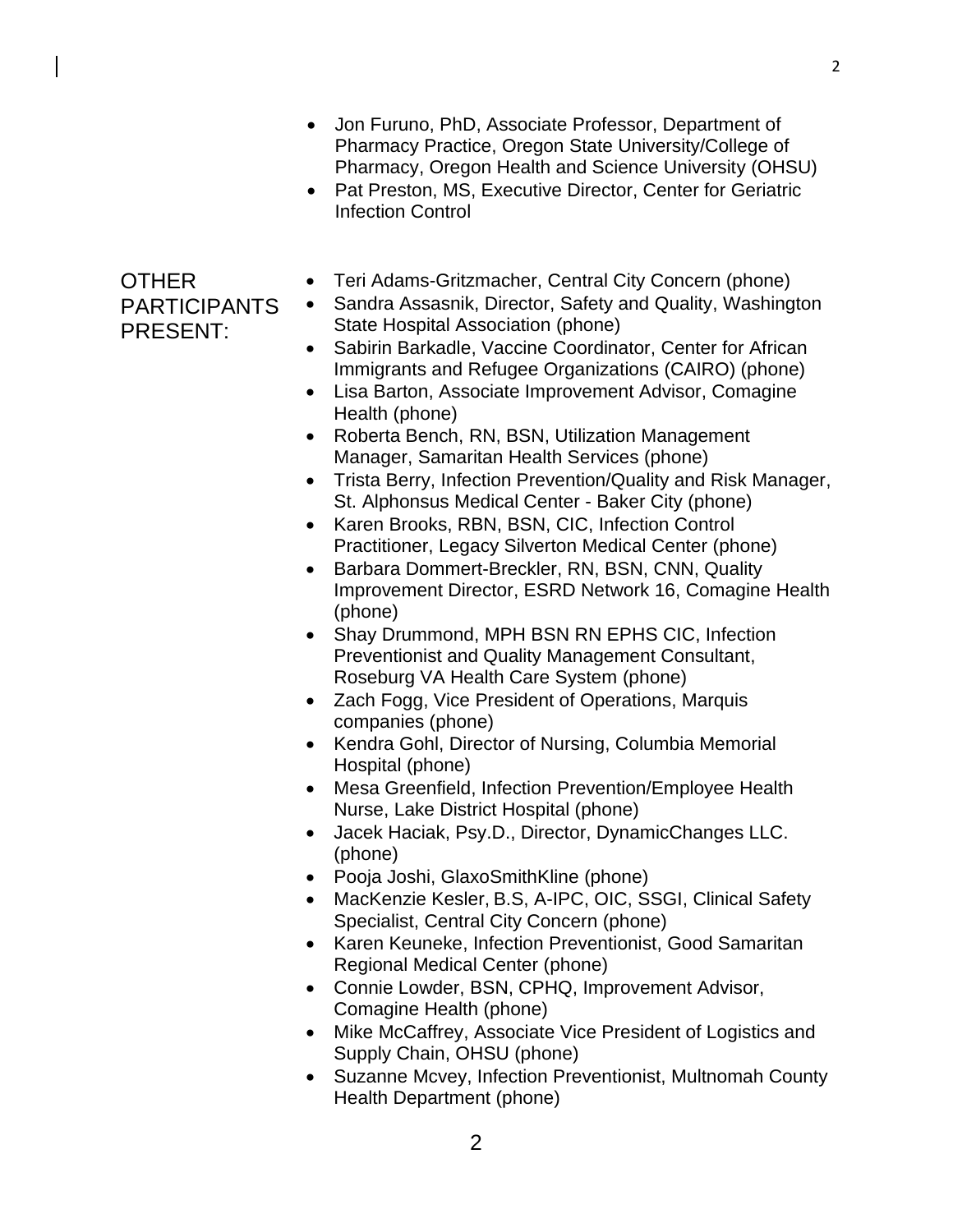- Mikalan Moiso (phone)
- Susan Oppenheimer, BA, CIC, Infection Preventionist Nurse, White Bird Clinic (phone)
- Mary Post, RN, MS, CNS, CIC, Infection Prevention/Employee Health Coordinator, Shriners Hospitals for Children - Portland (phone)
- Shauna Robins, North End Senior Solutions (phone)
- Charlene Ruiz (phone)
- Joseph Scarpelli, Sales Representative, Stryker Sage (phone)
- Maisie Taylor, Quality Improvement Specialist, Blue Mountain Hospital District (phone)
- Caroline Tone, Clinical Educator, Adventist Health (phone)
- Carolyn Wiens, BSN, RN, Manager Infection Prevention, Salem Health Hospitals & Clinics (phone)
- Keenan Williamson, MPH, CIC, Infection Preventionist, OHSU (phone)
- Jeanne Zerr (phone)

## OHA STAFF PRESENT:

- Therese Antony, RN, Acute and Communicable Disease Prevention (ACDP) Infection Preventionist (phone)
- Zintars Beldavs, MS, ACDP Section Manager (phone)
- Erin Coke, RN, BSN, MPH, ACDP Infection Preventionist (phone)
- Heather Hertzel, MPH, ACDP Multi-Drug Resistant Organism (MDRO) Epidemiologist (phone)
- Elizabeth Johnson, RN, BSN, ACDP Infection Preventionist (phone)
- Laura LaLonde, MPH, CPH, CHES, ACDP HAI Office Specialist (phone)
- Sarah Kowalski, Dental Pilot Projects, Maternal and Child Health (phone)
- Rafia Razzaque, Microbiologist, Oregon State Public Health Laboratory (phone)
- Roza Tammer, MPH, CIC, ACDP Infection Control Epidemiologist (phone)
- Cintia Vimieiro, MGH, Community Engagement Coordinator, Community Engagement Unit (phone)
- Nicole West, MPH, ACDP Syndromic Epidemiologist (phone)
- Brittany Williams, ACDP Administrative Specialist (phone)
- ISSUES HEARD: Call to order and roll call
	- Logistics update
	- Approve June 2021 minutes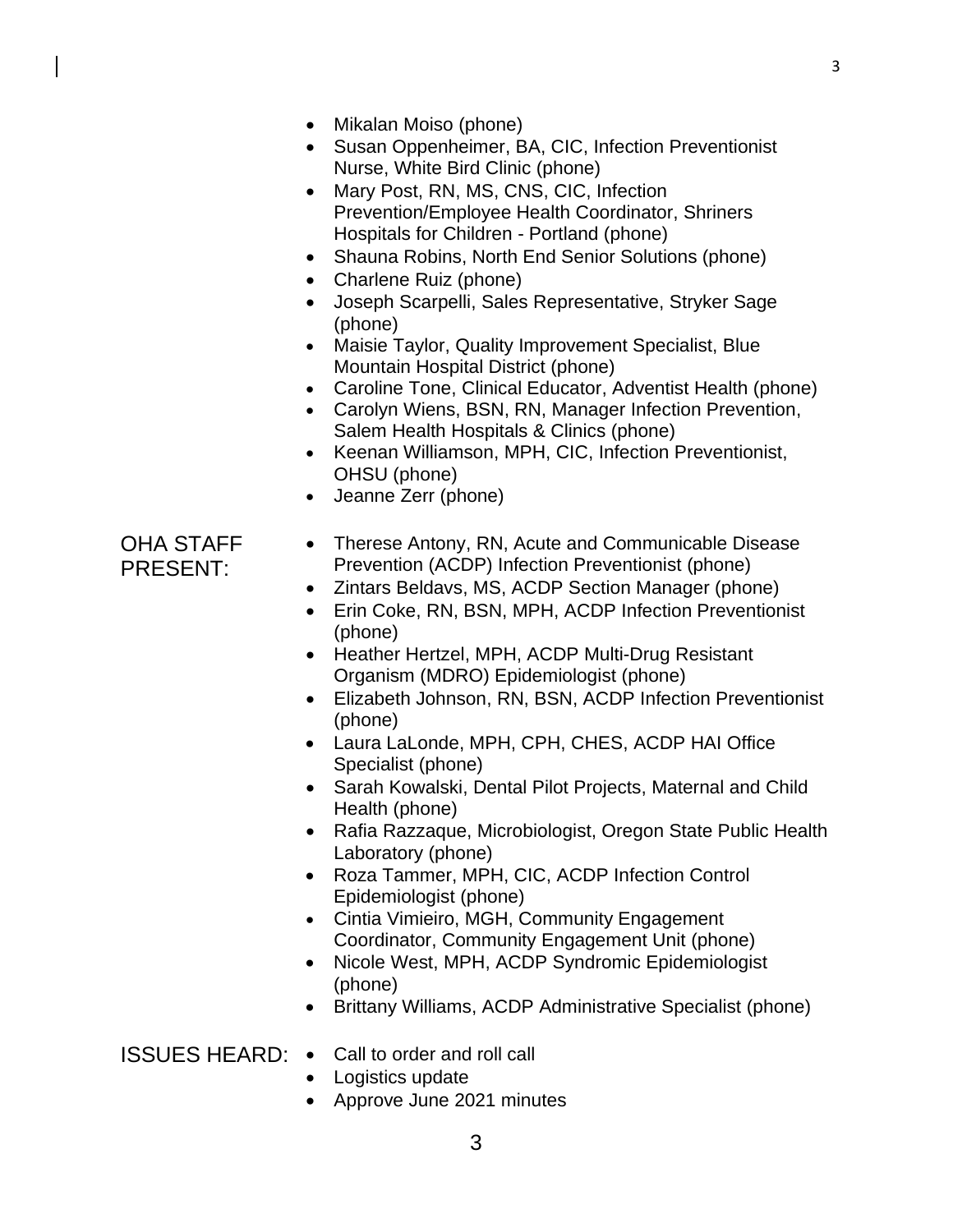- OHA updates
- Influenza season update
- Panel and discussion: Supplies and purchasing in context of COVID-19
- Discussion: Topics for future meetings and reports
- Public comment
- Final roll call and adjourn

| <b>Item</b>                                                               | <b>Discussion</b>                                                                                                                                                                                                                                                                                                                                                                                                                                                                                                                                                                                                                                                                                                                                    | <b>Action Items</b>                                                                                                           |
|---------------------------------------------------------------------------|------------------------------------------------------------------------------------------------------------------------------------------------------------------------------------------------------------------------------------------------------------------------------------------------------------------------------------------------------------------------------------------------------------------------------------------------------------------------------------------------------------------------------------------------------------------------------------------------------------------------------------------------------------------------------------------------------------------------------------------------------|-------------------------------------------------------------------------------------------------------------------------------|
| Call to order and roll<br>call<br>Dennis Drapiza,<br><b>Interim Chair</b> | Fifty-one attendees, 9 members                                                                                                                                                                                                                                                                                                                                                                                                                                                                                                                                                                                                                                                                                                                       | No action items                                                                                                               |
| Logistics update<br>Roza Tammer, OHA                                      | $\triangleright$ HAIAC membership updates<br>Kelli Coelho is no longer a HAIAC member. Thank<br>you very much for your service.<br>Four vacancies:<br>Consumer or patient advocate (this includes<br>patients and family members).<br>Health insurer representative.<br>Physician who practices in an ambulatory surgical<br>center (ASC) with interest and involvement in<br>infection control.<br>Hospital administrator with expertise in infection<br>control, facility with <100 beds<br>Opportunity for current member to serve as<br>Chairperson.<br>$\triangleright$<br>Remote attendees will remain unmuted for<br>meeting; reminder to unmute yourself to speak.<br>Guidance for using webinar platform is included<br>in meeting minutes. | Please share<br>"Bring your voice<br>to the table" one-<br>pager<br>with your<br>networks and<br>email Roza if<br>interested. |
| <b>Approve June 2021</b><br>minutes                                       | June 2021 minutes were approved.                                                                                                                                                                                                                                                                                                                                                                                                                                                                                                                                                                                                                                                                                                                     | Approved June<br>2021 minutes                                                                                                 |
|                                                                           | See meeting materials pages $7 - 12$ .                                                                                                                                                                                                                                                                                                                                                                                                                                                                                                                                                                                                                                                                                                               |                                                                                                                               |
| <b>OHA updates</b><br>Roza Tammer, OHA                                    | Candida auris clusters in the U.S.<br>➤<br>First evidence of transmission of pan- and echinocandin-<br>resistant C. auris in the United States.                                                                                                                                                                                                                                                                                                                                                                                                                                                                                                                                                                                                      |                                                                                                                               |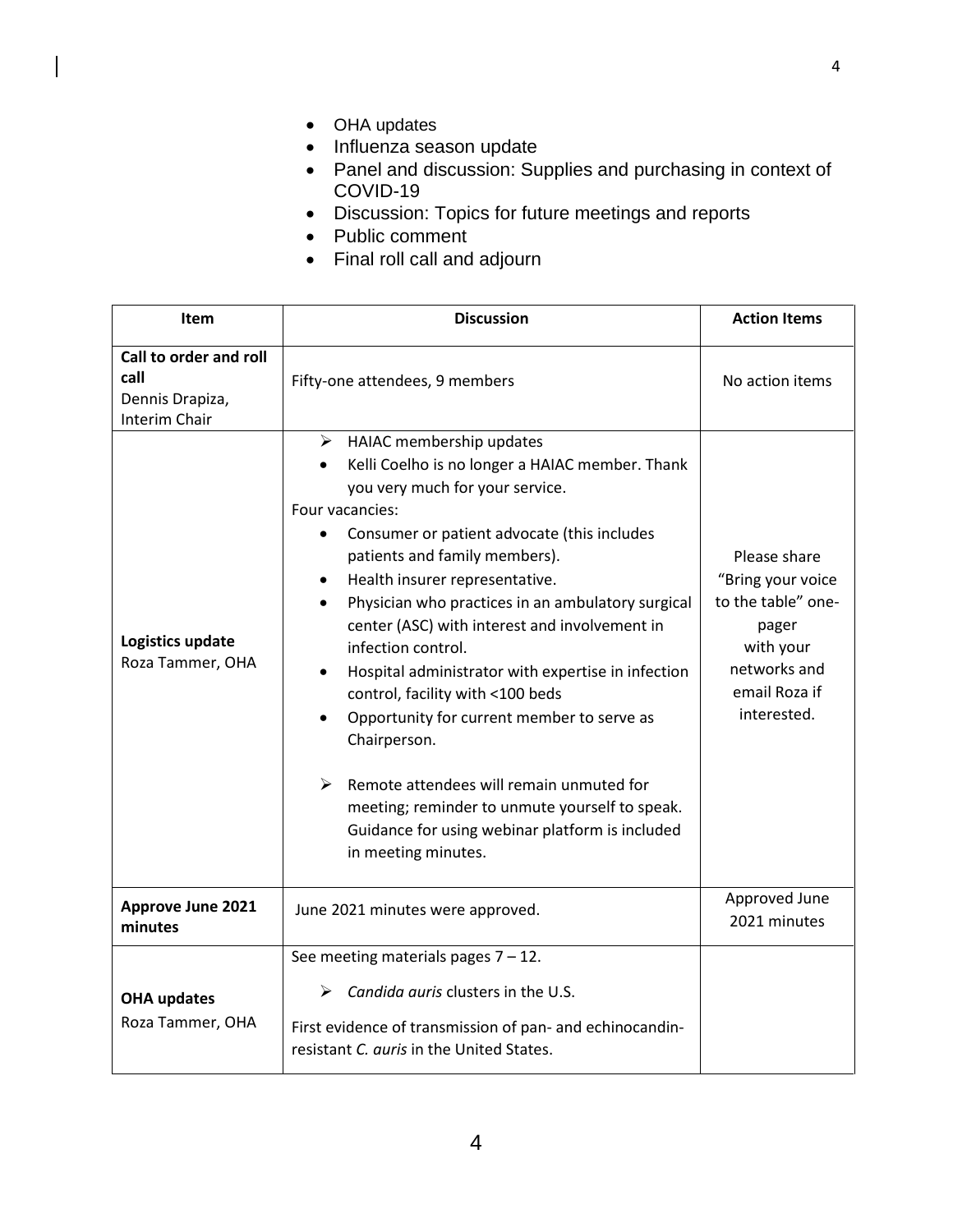| Two independent clusters detected in Texas and<br>٠<br>the District of Columbia this spring. |  |
|----------------------------------------------------------------------------------------------|--|
| 20 other U.S. states have reported cases.<br>٠                                               |  |
| Details published in a recent Centers for Disease<br>$\bullet$                               |  |
| Control (CDC) MMWR Notes From The Field.                                                     |  |
| Importance of C. auris                                                                       |  |
| Treatment options are limited.<br>٠                                                          |  |
| Difficult to identify and can be misidentified<br>$\bullet$                                  |  |
| using standard laboratory methods.                                                           |  |
| Early detection and rigorous infection control are<br>$\bullet$                              |  |
| critical to prevent outbreaks in healthcare<br>settings.                                     |  |
| C. auris in Oregon                                                                           |  |
|                                                                                              |  |
| To date, Oregon has had 0 reported cases of C.<br>٠                                          |  |
| auris.                                                                                       |  |
| We provide identification, susceptibility testing,                                           |  |
| and screening for C. auris and Candida species<br>that may have been misidentified via the   |  |
| Antibiotic Resistance Lab Network (ARLN).                                                    |  |
|                                                                                              |  |
| Candida auris: Taking action                                                                 |  |
| Healthcare providers should:                                                                 |  |
| Be aware of <i>Candida</i> species that may be                                               |  |
| misidentified as C. auris, such as C. haemulonii.                                            |  |
| Promptly screen anyone with an exposure to C.                                                |  |
| auris and report to local public health.                                                     |  |
| Laboratories should:                                                                         |  |
| Send C. auris isolates and commonly                                                          |  |
| misidentified Candida spp. to the Oregon State                                               |  |
| Public Health Lab for ARLN submission.                                                       |  |
| Contact heather.hertzel2@dhsoha.state.or.us if<br>$\bullet$                                  |  |
| your lab needs support with testing.                                                         |  |
| Upcoming webinar from the Association of Public Health                                       |  |
| Laboratories (APHL) covering methods, challenges, and                                        |  |
| strategies for C. auris testing and identification:                                          |  |
| What Laboratorians Need to Know About                                                        |  |
| Candida auris Identification                                                                 |  |
| September 10, 2021   11:30-12:30 pm ET                                                       |  |

 $\begin{array}{c} \hline \end{array}$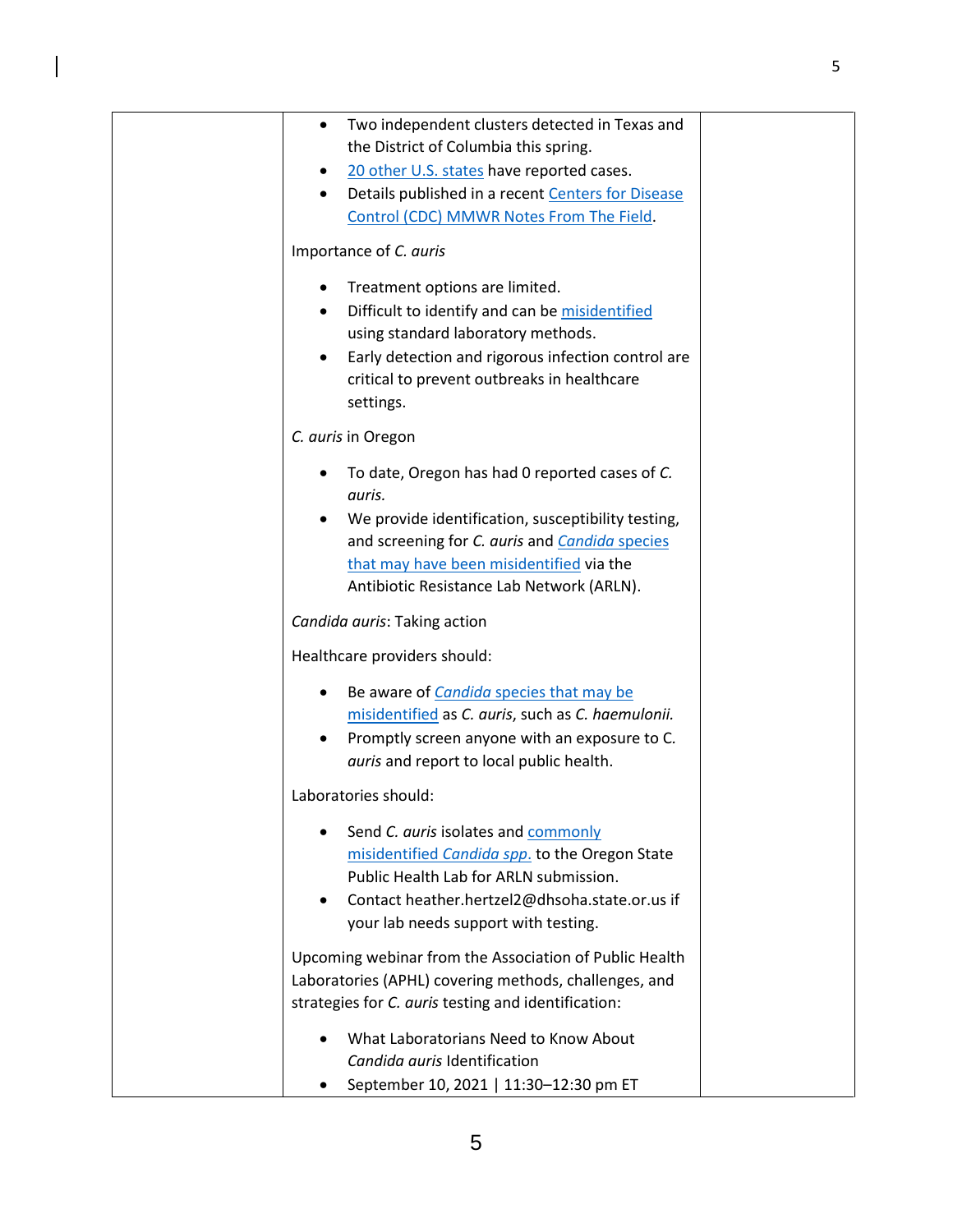| <b>Register Online</b><br>٠<br><b>Course Flyer</b><br>For registration support, email<br>registrar@aphl.org or<br>iman.abdulmalek@aphl.org                                                                                                                                                                                                                                                                                                                                                                                                                                                                                                                                                                                                                                                                                                                                                                                                                                                                                                                                 |
|----------------------------------------------------------------------------------------------------------------------------------------------------------------------------------------------------------------------------------------------------------------------------------------------------------------------------------------------------------------------------------------------------------------------------------------------------------------------------------------------------------------------------------------------------------------------------------------------------------------------------------------------------------------------------------------------------------------------------------------------------------------------------------------------------------------------------------------------------------------------------------------------------------------------------------------------------------------------------------------------------------------------------------------------------------------------------|
| $\triangleright$ HAIs on upswing during COVID-19<br>A new study from CDC on impact of COVID-19 on<br>incidence of HAIs in U.S. hospitals shows substantial<br>increases nationally in HAI and select antibiotic resistant<br>(AR) infections in 2020 compared to 2019.<br>For most of these infections, increases contrast<br>with successful reductions prior to the pandemic.<br>The COVID-19 pandemic has created "the perfect<br>$\bullet$<br>storm" for HAI and AR infections.<br>Hospitals must continue to reinforce <b>IPC</b><br>practices in their facilities and regularly review<br>HAI surveillance data to identify areas that need<br>to be improved, plus address any gaps in<br>prevention practices.<br>CDC will continue to invest in healthcare<br>infection prevention, training for all healthcare<br>providers, and ensuring healthcare facilities and<br>partners in state and local health departments<br>have actionable data to ensure that individuals<br>who need healthcare during the pandemic and<br>beyond are able to receive safe care. |
| Project Firstline update<br>CDC project assessing prior infection control education<br>and related gaps for frontline healthcare workers.<br>Oregon's learning needs assessment coming soon.<br>Distribution expected mid-September<br>Web-based SurveyMonkey survey (>1 allowed<br>per computer).                                                                                                                                                                                                                                                                                                                                                                                                                                                                                                                                                                                                                                                                                                                                                                         |
|                                                                                                                                                                                                                                                                                                                                                                                                                                                                                                                                                                                                                                                                                                                                                                                                                                                                                                                                                                                                                                                                            |

 $\overline{\phantom{a}}$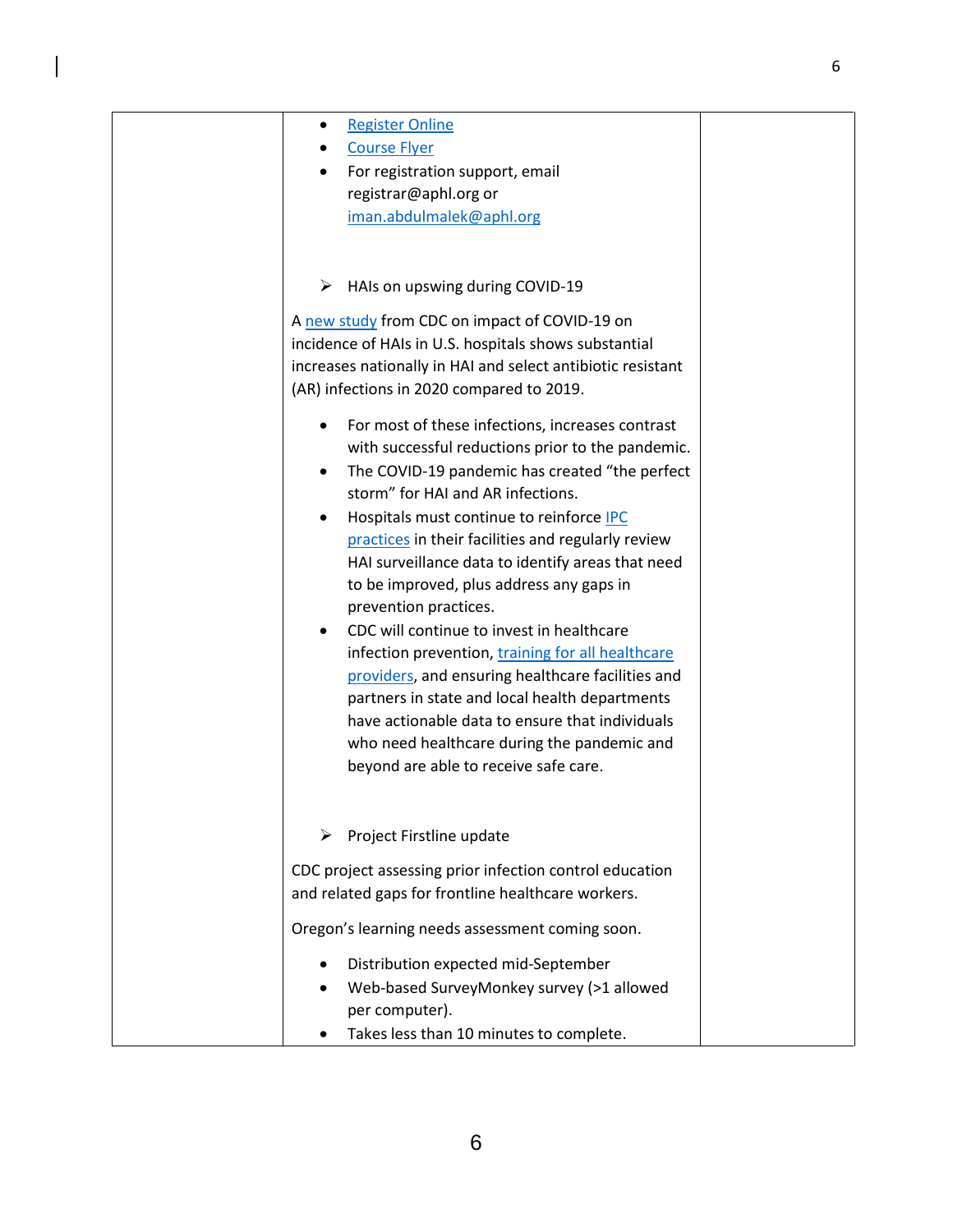| $\bullet$   | For anyone who works in a healthcare setting<br>regardless of patient care duties (e.g., includes<br>maintenance, kitchen staff, administration). |  |
|-------------|---------------------------------------------------------------------------------------------------------------------------------------------------|--|
|             | OHA is partnering with other state agencies, professional                                                                                         |  |
| out.        | societies, healthcare systems, and others to get the word                                                                                         |  |
|             | If you would like to help distribute, please get in touch!                                                                                        |  |
| ➤           | COVID-19: Where are we now?                                                                                                                       |  |
| $29$ :      | OHA's COVID-19 Weekly Report (most data as of August                                                                                              |  |
|             | 16,252 new cases:                                                                                                                                 |  |
|             | 10% increase from the previous week<br>$\circ$                                                                                                    |  |
|             | and 8th consecutive week of increases.                                                                                                            |  |
|             | o 78% of cases have been sporadic over<br>the past 8 weeks.                                                                                       |  |
|             | From 8/22-28,160,605 tests performed with                                                                                                         |  |
|             | 12.4% positive:                                                                                                                                   |  |
|             | Testing increased by more than 10,000.                                                                                                            |  |
|             | Percent positive increased from 12.3%<br>$\circ$<br>the previous week.                                                                            |  |
|             | 1,000 Oregonians hospitalized, up from 601:                                                                                                       |  |
|             | 8th consecutive week of increases.<br>$\Omega$                                                                                                    |  |
|             | 119 Oregonians died, up from 87 and the highest                                                                                                   |  |
|             | weekly death toll since January 2021:                                                                                                             |  |
|             | COVID-19 deaths among persons <60<br>$\circ$<br>years rose from 11% to 21%.                                                                       |  |
|             | 1.2% case-fatality rate and 5.4% hospitalization                                                                                                  |  |
|             | rate in Oregon.                                                                                                                                   |  |
|             | OHA's COVID-19 Weekly Outbreak Report (data as of                                                                                                 |  |
| August 29): |                                                                                                                                                   |  |
|             | Includes data on cases and deaths in care                                                                                                         |  |
|             | facilities, senior living communities, and                                                                                                        |  |
|             | congregate living settings with 3+ cases or 1+<br>deaths.                                                                                         |  |
|             | 144 active outbreaks                                                                                                                              |  |
|             | 292 congregate settings of five or fewer beds                                                                                                     |  |
|             | with 3+ confirmed COVID-19 cases or 1+ deaths                                                                                                     |  |
|             | (not named in report for privacy).                                                                                                                |  |

 $\begin{array}{c} \hline \end{array}$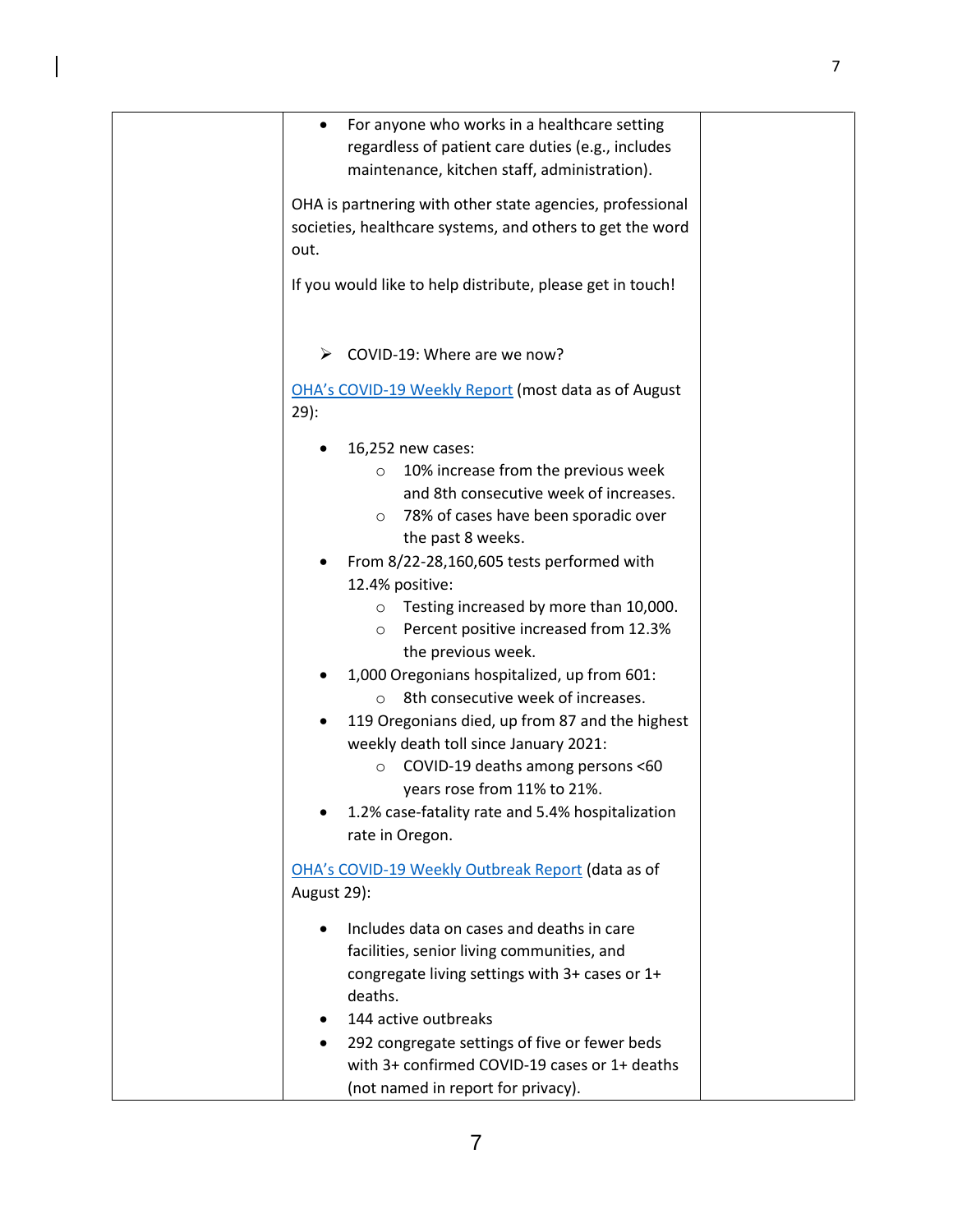| To date, three deaths of staff who worked in a<br>$\bullet$<br>congregate setting with COVID-19.                                                                                                                                                                                                                                                                         |  |
|--------------------------------------------------------------------------------------------------------------------------------------------------------------------------------------------------------------------------------------------------------------------------------------------------------------------------------------------------------------------------|--|
| <b>OHA's COVID-19 Breakthrough Report:</b>                                                                                                                                                                                                                                                                                                                               |  |
| Breakthrough cases occur when a person tests<br>positive for COVID-19 at least 14 days following<br>completing any vaccine series.                                                                                                                                                                                                                                       |  |
| From August 22-28, 16,265 cases of COVID1-9 were<br>reported:                                                                                                                                                                                                                                                                                                            |  |
| 13,673 (84.1%) were unvaccinated and 2,592<br>$\bullet$<br>(15.9%) were breakthrough cases.<br>Median age of breakthrough cases was 49 years;<br>$\bullet$<br>25% of breakthrough cases were 65 or older.<br>51 breakthrough cases were residents of<br>$\bullet$<br>congregate living settings.<br>Delta continues to be the dominant variant<br>circulating in Oregon. |  |
| > Oregon Health Care Worker COVID-19 Vaccine<br>Uptake Data Dashboard                                                                                                                                                                                                                                                                                                    |  |
| Compares licensed health care worker (HCW) vaccination<br>initiation (1+ dose) to the general population (view<br>dashboard here).                                                                                                                                                                                                                                       |  |
| Overall rates:                                                                                                                                                                                                                                                                                                                                                           |  |
| 69% of general population versus 73% of HCW.                                                                                                                                                                                                                                                                                                                             |  |
| Stratifies rates by:                                                                                                                                                                                                                                                                                                                                                     |  |
| Age (rates increase with age).<br>Licensing board and license type (95% of dentists<br>vs. 48% of chiropractic assistants).<br>Race/ethnicity (82% of Asian HCW vs. 67% of<br>American Indian/Alaskan Native HCW).<br>County (86% HCW in Washington County vs. 46%<br>$\bullet$<br>in Grant County).                                                                     |  |
| Questions and discussion                                                                                                                                                                                                                                                                                                                                                 |  |

 $\overline{\mathbf{I}}$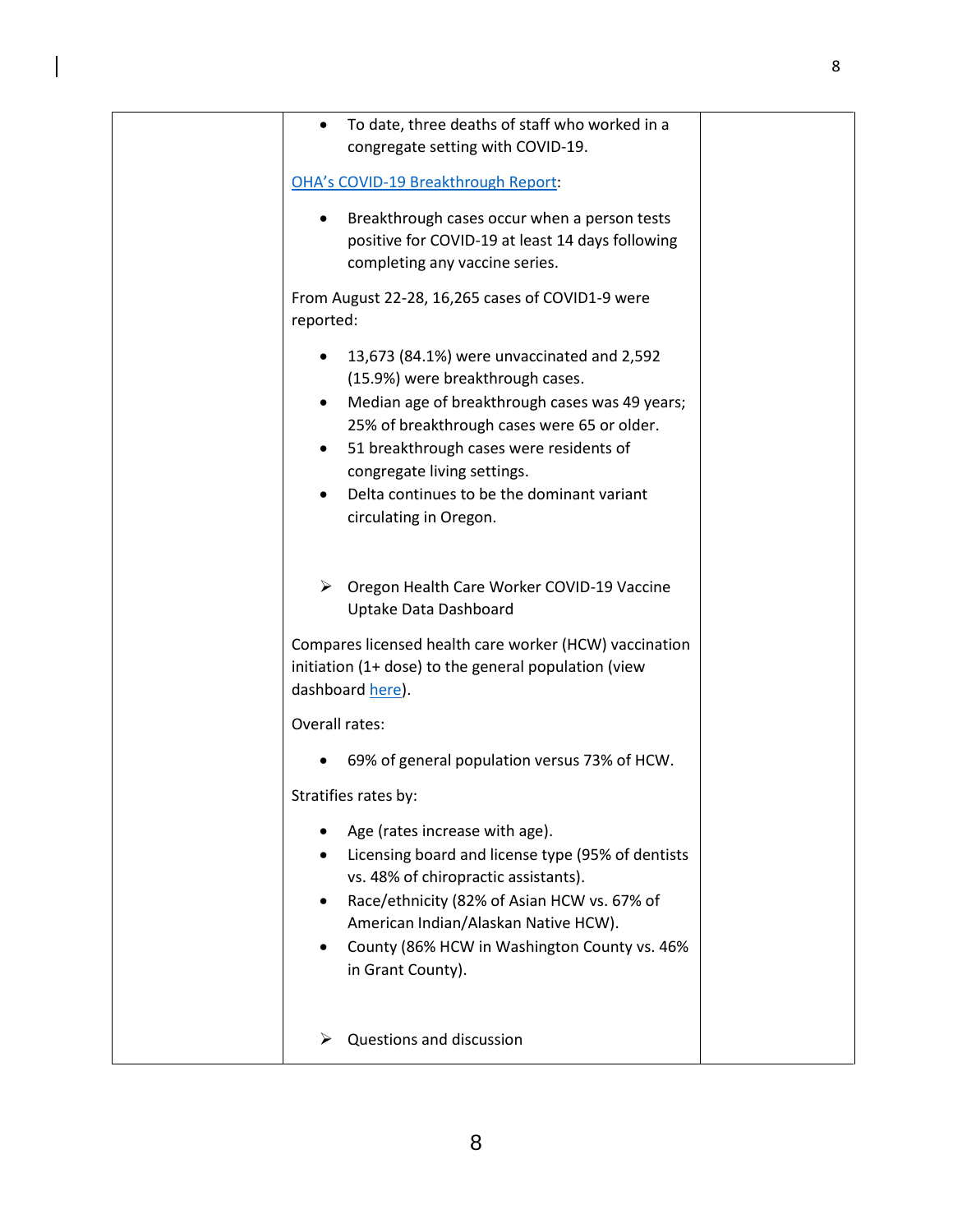|                                                      | Genevieve Buser: Is the lab identifying MRSA bacteremia<br>during the hospital onset only or could it include<br>community onset?                                                                                                                                                                               |  |
|------------------------------------------------------|-----------------------------------------------------------------------------------------------------------------------------------------------------------------------------------------------------------------------------------------------------------------------------------------------------------------|--|
|                                                      | Roza Tammer: These are hospital-onset MRSA<br>bacteremia cases.                                                                                                                                                                                                                                                 |  |
|                                                      | See meeting materials pages $13 - 18$ .                                                                                                                                                                                                                                                                         |  |
|                                                      | Influenza Update 2021-2022 Season<br>➤                                                                                                                                                                                                                                                                          |  |
|                                                      | Historically low influenza data for the 2020-2021<br>influenza season and circulation across Oregon and<br>globally. Season is October to April.                                                                                                                                                                |  |
|                                                      | ESSENCE is a surveillance system used to review<br>influenza circulation based on chief complaint for<br>hospital and emergency department visits. Chief<br>complaints are fever with cough or sore throat.                                                                                                     |  |
|                                                      | In a normal influenza season, there will be peaks at 10%<br>per region. This year did not pass 5%.                                                                                                                                                                                                              |  |
| Influenza season<br>update Ama Owusu-<br>Dommey, OHA | There are voluntary reporters that report their influenza<br>test positivity rates each week. Twenty-two Oregon<br>laboratories are enrolled in the National Respiratory<br>Enteric Virus Surveillance System (NREVSS) and we are<br>able to obtain the amount of influenza testing and the<br>positivity rate. |  |
|                                                      | Oregon uses a hospital surveillance system, COVID net,<br>to capture hospitalizations within 14 days of a positive<br>test within the Portland metro area.                                                                                                                                                      |  |
|                                                      | Preventive measures put into place to mitigate the<br>spread of COVID, social distancing, masking, staying at<br>home when sick, were highly effective in reducing the<br>transmission of non-COVID-19 respiratory pathogens like<br>flu.                                                                       |  |
|                                                      | There is a recent increase, beginning in July, possibly due<br>to the lifting of these restrictions.                                                                                                                                                                                                            |  |
|                                                      | 2021-2022 Season Recommendations:                                                                                                                                                                                                                                                                               |  |
|                                                      | Influenza vaccination is recommended for all<br>persons aged ≥6 months who do not have<br>contraindications.<br>Multiplex testing.<br>٠                                                                                                                                                                         |  |

 $\overline{\mathbf{I}}$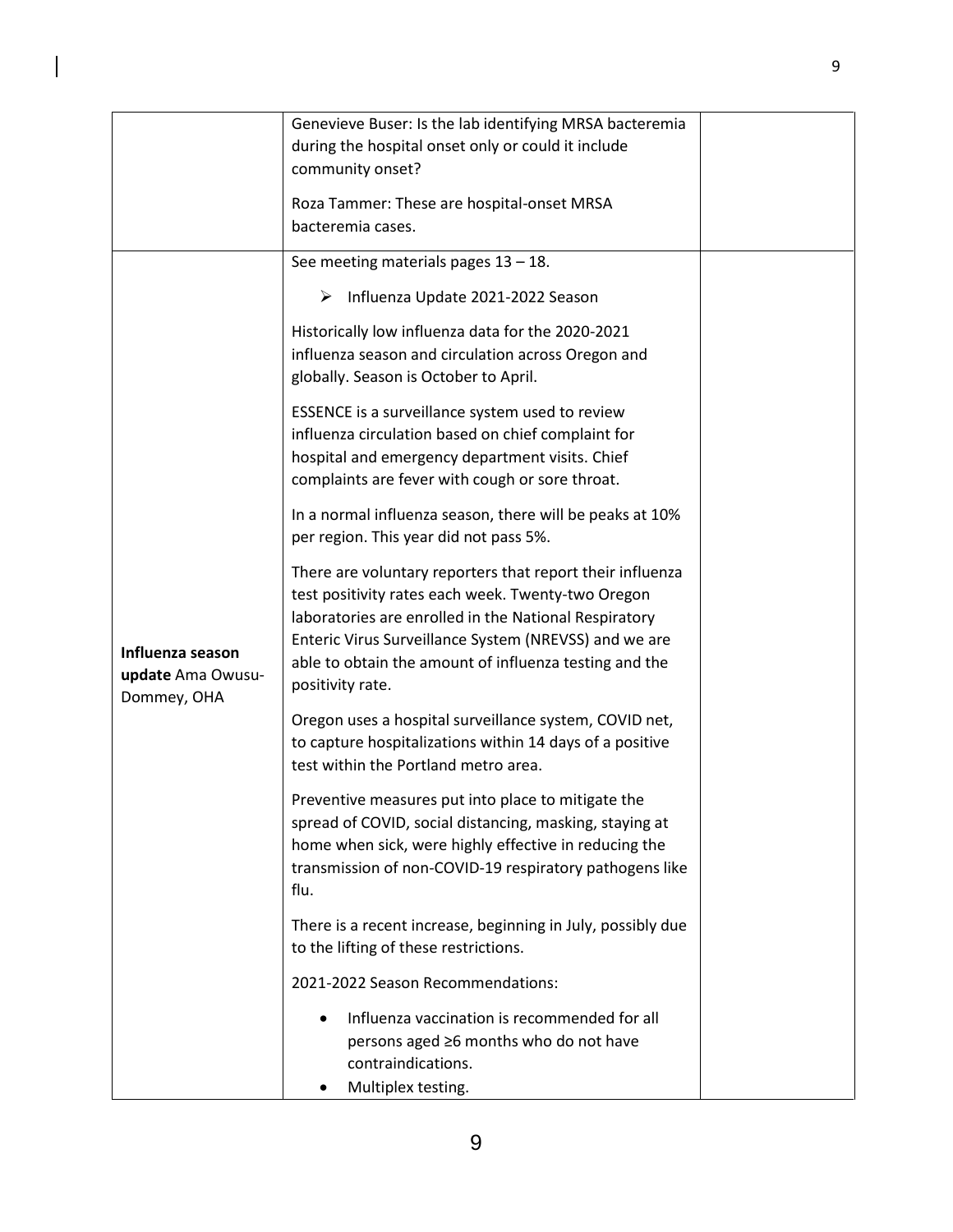|                                                        | Inpatient flu positives submitted to OSPHL for<br>$\bullet$<br>subtyping.<br>Discussion                                                                                                                                                                                  |  |
|--------------------------------------------------------|--------------------------------------------------------------------------------------------------------------------------------------------------------------------------------------------------------------------------------------------------------------------------|--|
|                                                        | Influenza Vaccine Campaigns                                                                                                                                                                                                                                              |  |
|                                                        | Are there any facilities currently encouraging flu<br>vaccinations?                                                                                                                                                                                                      |  |
|                                                        | Karen Brooks: Legacy has inpatient vaccines and<br>employee vaccines starting October 11 <sup>th</sup> .                                                                                                                                                                 |  |
|                                                        | Pamela Cortez: We start our flu vaccination process<br>October 1. We are still considering universal masking as<br>it was so successful during the previous flu season. We<br>are trying to highlight the flu vaccine especially with the<br>universal masking in place. |  |
|                                                        | How will you continue influenza vaccination<br>efforts considering COVID-19 vaccination<br>campaigns?                                                                                                                                                                    |  |
|                                                        | Which flu testing platforms are currently in use?<br>$\bullet$                                                                                                                                                                                                           |  |
|                                                        | Genevieve Buser: Providence has a testing platform that<br>includes flu, COVID, and whole respiratory panel. COVID<br>and flu vaccine can be done at the same time.                                                                                                      |  |
|                                                        | Will your facility make any changes to practices<br>this upcoming season?                                                                                                                                                                                                |  |
|                                                        | Dennis Drapiza: We have flu shots. Systems are in place<br>to make it easier to document at the time of the flu shot<br>and promote flu vaccination in addition to COVID-19<br>vaccination.                                                                              |  |
|                                                        | Jesse Mensik Kennedy: A cohesive message regarding flu<br>vaccination with universal masking for public health and<br>facilities would be helpful to promote flu vaccines.                                                                                               |  |
|                                                        | Roza Tammer: The CDC does have helpful information for<br>the upcoming flu season.                                                                                                                                                                                       |  |
| <b>Panel and</b><br>discussion:<br><b>Supplies and</b> | See meeting materials pages $19 - 26$ .<br>HAI Panel - Personal Protective Equipment (PPE), Zach<br>Fogg, Marquis Companies<br>Sourcing                                                                                                                                  |  |
| purchasing in<br>context of COVID-                     | At the beginning of the pandemic, PPE source<br>٠<br>was from anywhere and everywhere to ensure<br>adequate stock.                                                                                                                                                       |  |

 $\overline{\mathbf{I}}$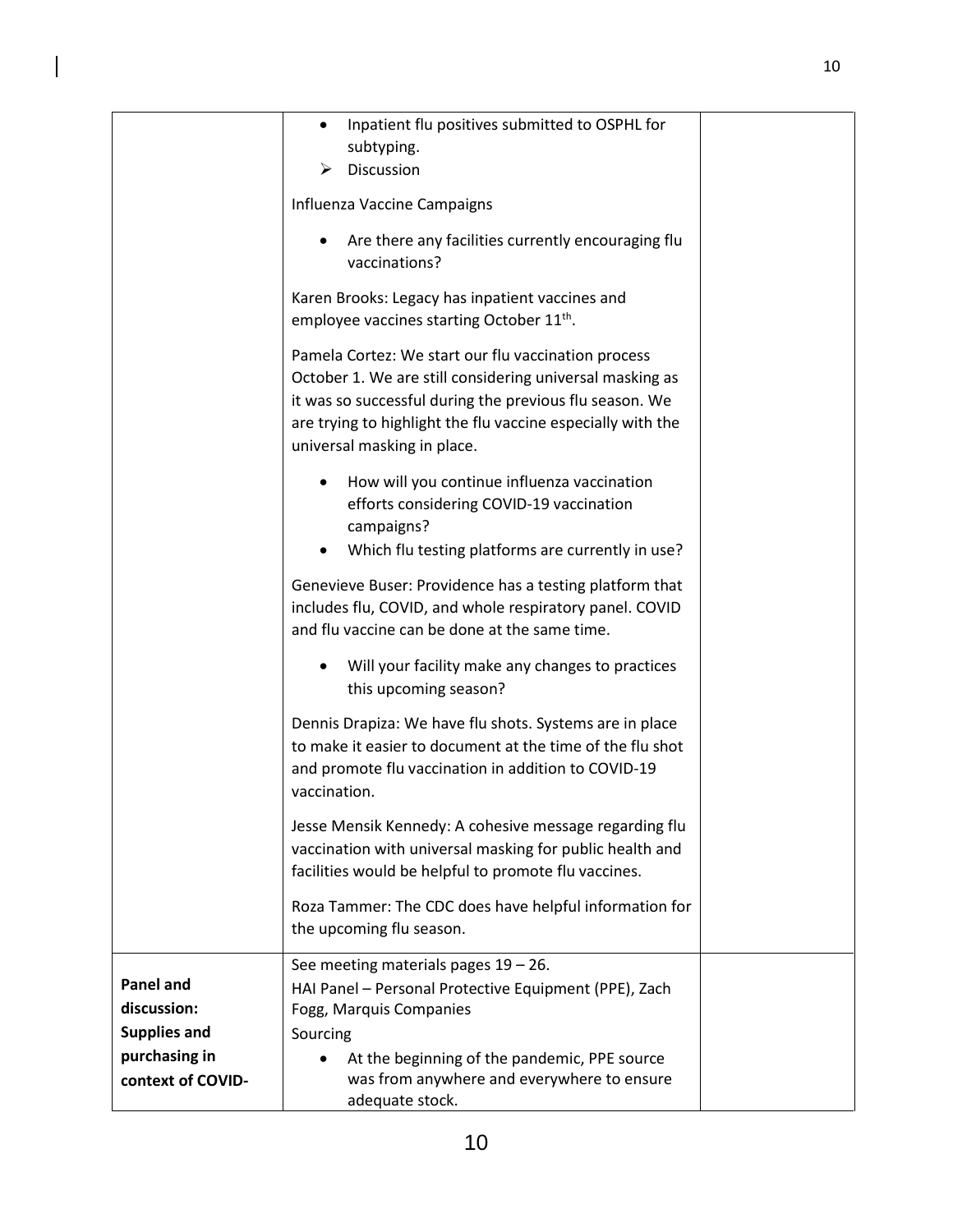| 19 Zach Fogg,            | We leveraged vendor relationships to source<br>$\bullet$                                                                                                                                                                                                                                                                                                                                                                                                                                                                        |  |
|--------------------------|---------------------------------------------------------------------------------------------------------------------------------------------------------------------------------------------------------------------------------------------------------------------------------------------------------------------------------------------------------------------------------------------------------------------------------------------------------------------------------------------------------------------------------|--|
| <b>Marquis Companies</b> | PPE, such as Hospitals and other health care                                                                                                                                                                                                                                                                                                                                                                                                                                                                                    |  |
| Mike McCaffrey,          | settings as they may be contracted with the<br>manufacturer themselves.                                                                                                                                                                                                                                                                                                                                                                                                                                                         |  |
| OHSU                     | Marquis tracking application                                                                                                                                                                                                                                                                                                                                                                                                                                                                                                    |  |
|                          | We created an in-house application to track PPE                                                                                                                                                                                                                                                                                                                                                                                                                                                                                 |  |
|                          | at each facility to see at a dashboard level the<br>inventory of the emergency stock at a company<br>level and at a facility level.                                                                                                                                                                                                                                                                                                                                                                                             |  |
|                          | We came up with a metric if 10 % of your<br>$\bullet$<br>residents have COVID, you need to ensure that<br>you have enough PPE for 14, 21, potentially 30<br>days based on a calculated average.                                                                                                                                                                                                                                                                                                                                 |  |
|                          | <b>Emergency Storage</b>                                                                                                                                                                                                                                                                                                                                                                                                                                                                                                        |  |
|                          | We have been using and resupplying the<br>emergency stock. It was helpful for multiple<br>facilities or smaller companies to work with<br>larger facilities to order large PPE orders to save<br>cost per PPE item and have a relationship with<br>vendors. N95 respirators are the PPE item which<br>has required us to use optimization methods<br>instead of single use.                                                                                                                                                     |  |
|                          | <b>Regulatory Changes</b>                                                                                                                                                                                                                                                                                                                                                                                                                                                                                                       |  |
|                          | There is a potential for proposed rules to have a<br>certain amount of PPE on hand based on 30 days<br>or 90 days average.<br>The regulatory environment changes with the<br>٠<br>huge waves and what is available with suppliers.<br>N95s from a sizing standpoint is a continued<br>$\bullet$<br>challenge. N95 options are limited and facilities<br>will buy from Amazon instead of in bulk.<br>Staffing and the low census in facilities.<br>٠<br>The cost has been exorbitant for the same piece<br>of PPE during surges. |  |
|                          | Moving Forward, Best Practice Strategies                                                                                                                                                                                                                                                                                                                                                                                                                                                                                        |  |
|                          | Ensure an adequate emergency stock.<br>Facilitating vendor relationships or partnerships.<br>$\bullet$                                                                                                                                                                                                                                                                                                                                                                                                                          |  |
|                          | OHSU Supply Chain Response, Mike McCaffrey, OHSU<br><b>Key Learnings</b><br><b>Supply Status Transparency</b><br>PPE and Critical Supplies Dashboard<br>An internal dashboard showed the status of PPE<br>and how to use PPE if conservation methods                                                                                                                                                                                                                                                                            |  |
|                          | were in place.                                                                                                                                                                                                                                                                                                                                                                                                                                                                                                                  |  |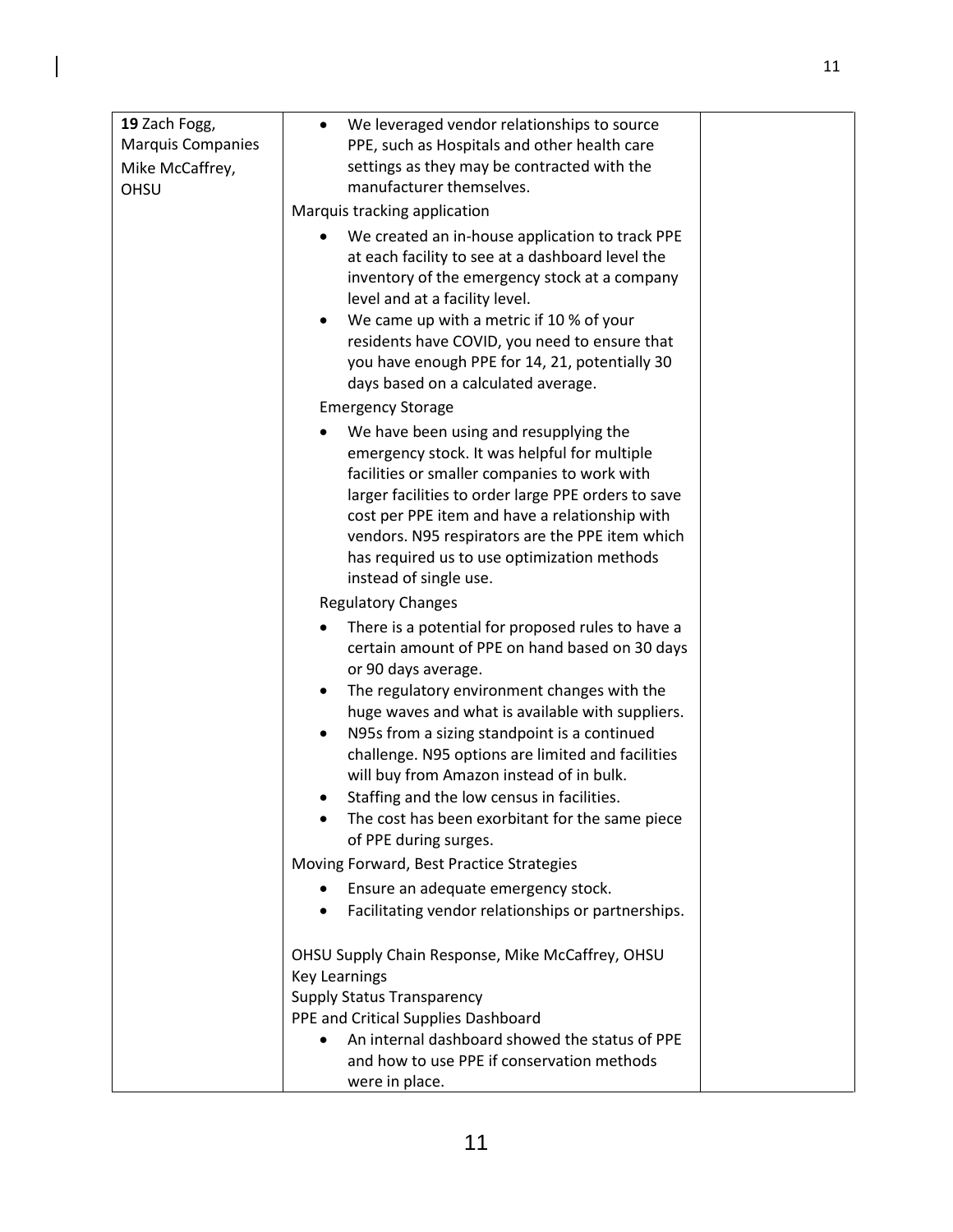|  | There is a weighted bin system across clinical<br>٠        |  |
|--|------------------------------------------------------------|--|
|  | areas identifying exactly how much is in each              |  |
|  | storeroom at a given point in time throughout              |  |
|  | the day.                                                   |  |
|  | This dashboard lists 1 and 4-week usage level<br>$\bullet$ |  |
|  | with the goal to have 120 days on hand at a                |  |
|  | minimum to get through a surge. This also                  |  |
|  | accounts for forecasted data regarding patients            |  |
|  | and COVID-19 patients and cases based on Peter             |  |
|  | Graven's work at OHSU and shared with the                  |  |
|  | state.                                                     |  |
|  | We enter this data into the database to aid in             |  |
|  | scenario planning for PPE stock and protocols.             |  |
|  | We went through several scenarios to ensure we             |  |
|  | had adequate stock on hand to staff and                    |  |
|  | leadership.                                                |  |
|  | Emergency stock is essential, and OHSU has a               |  |
|  | warehouse to hold emergency stock for 120                  |  |
|  | days.                                                      |  |
|  | Long-term relationships with key vendors are               |  |
|  | also important. Key vendors will come to bat for           |  |
|  | us to get what we needed in difficult moments              |  |
|  | with agreements for say 3-year deal on N95s and            |  |
|  | gowns.                                                     |  |
|  | <b>Cross-functional Committee Structure</b>                |  |
|  | Emergency Operations Center was activated with             |  |
|  | a PPE chief and oversight committee. This                  |  |
|  | committee included supply chain representation,            |  |
|  | infection prevention, environmental health and             |  |
|  | safety, occupational health, leader and provider           |  |
|  | representatives.                                           |  |
|  | In times of scarce PPE we had clinical                     |  |
|  | representation to make determinations on what              |  |
|  | is appropriate based on the inventory. This                |  |
|  | helped identify when certain items like favored            |  |
|  | purple gloves were required when supplies was              |  |
|  | low.                                                       |  |
|  | <b>Category Management Purchasing Structure</b>            |  |
|  | Supply issues are caused by driver shortages               |  |
|  | across the US and significant global port issues.          |  |
|  | Due to these supply issues appropriate                     |  |
|  | substitutes were identified and we worked with             |  |
|  | the clinical team to communicate with staff and            |  |
|  | have the substitute approved.                              |  |
|  | Discussion<br>➤                                            |  |
|  | Keenan Williamson: What was the experience using the       |  |
|  | state or federal PPE supply?                               |  |
|  |                                                            |  |

 $\begin{array}{c} \hline \end{array}$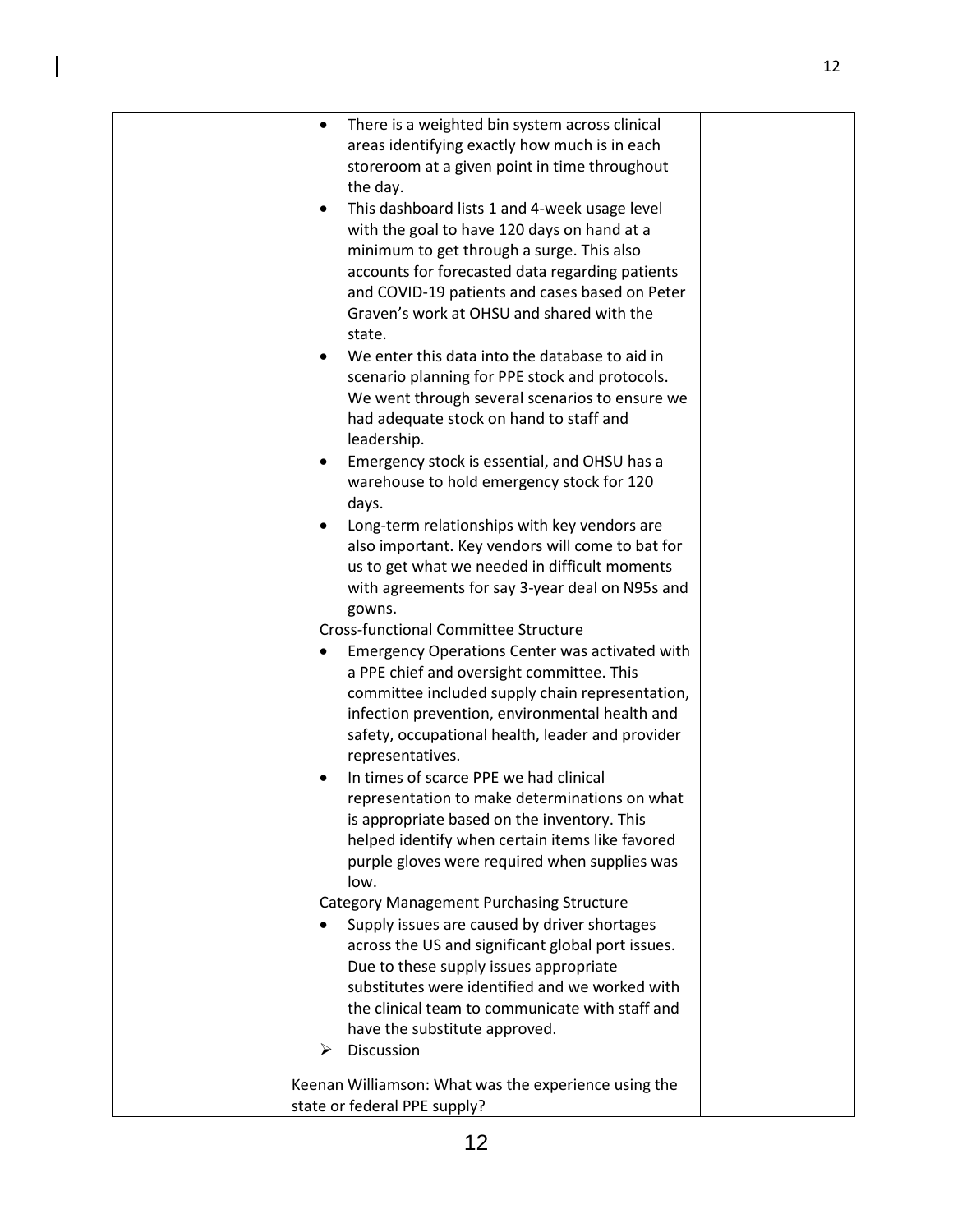| Mike McCaffrey: It was a mixed bag. We were able to use    |  |
|------------------------------------------------------------|--|
| procedure masks from the state for visitors.               |  |
| Zach Fogg: Yes, however when the federal PPE came it       |  |
| was already so far along in the process I already had PPE. |  |
| We didn't need the supplies and said to give it to another |  |
| facility that needed the supplies.                         |  |
| Keenan Williamson: Another point is that with the          |  |
| federal PPE or other PPE bought from outside of the        |  |
| institution is that at times our staff weren't trained to  |  |
| use it appropriately or it didn't meet the Occupational    |  |
| Safety and Health Administration standard. Sometimes       |  |
| this was as simple as explaining a thumb hole to infection |  |
| prevention challenges from wrestling with the gown         |  |
| versus just rip it off and go.                             |  |
| Zach Fogg: We found we had to do a lot of little physical  |  |
| signs in step by step the order the PPE process and when   |  |
| PPE goes on and off. We also communicated to staff by      |  |
| text as needed for facility department or position.        |  |
| Dennis Drapiza: CDC and the World Health Organization      |  |
| put together supply tools and burn rate tools. Did you     |  |
| find these tools useful or use them?                       |  |
| Zach Fogg: We created our own burn rate calculator. We     |  |
| thought it was a little conservative we wanted to          |  |
| overestimate the PPE item per day per resident.            |  |
| Jacek Haciak: What was effective for tracking down         |  |
| additional stock and what was not?                         |  |
| Mike McCaffrey: What wasn't effective is all the phone     |  |
| calls that say Uncle Joe and friend has PPE. It was well   |  |
| intended but this was taking away from the work at hand    |  |
| and ultimately the trusted sources with distributors was   |  |
| more effective.                                            |  |
| Dennis Drapiza: Did you have any supply issues going       |  |
| through the process of obtaining disinfectant? Has         |  |
| anyone run into problems or challenges obtaining           |  |
| products that have contact times that are short enough     |  |
| to support your workflows?                                 |  |
| Keenan Williamson: There was a time we could only get      |  |
| the chemical disinfectant and not the wipes. We            |  |
| obtained dry wipes that could be used for disinfectants    |  |
| and we filled the bags as sterile as we could in the       |  |
| pharmacy. This was only for about three weeks.             |  |
| Zach Fogg: It was a challenge if the workflow was a        |  |
| longer process and it made us step back and examine        |  |
| what we were cleaning with the disinfectant and what       |  |
| really needed the disinfectant. There were times it was    |  |
| hard for housekeepers to maintain the workflow with        |  |
| available disinfectant.                                    |  |

 $\begin{array}{c} \end{array}$